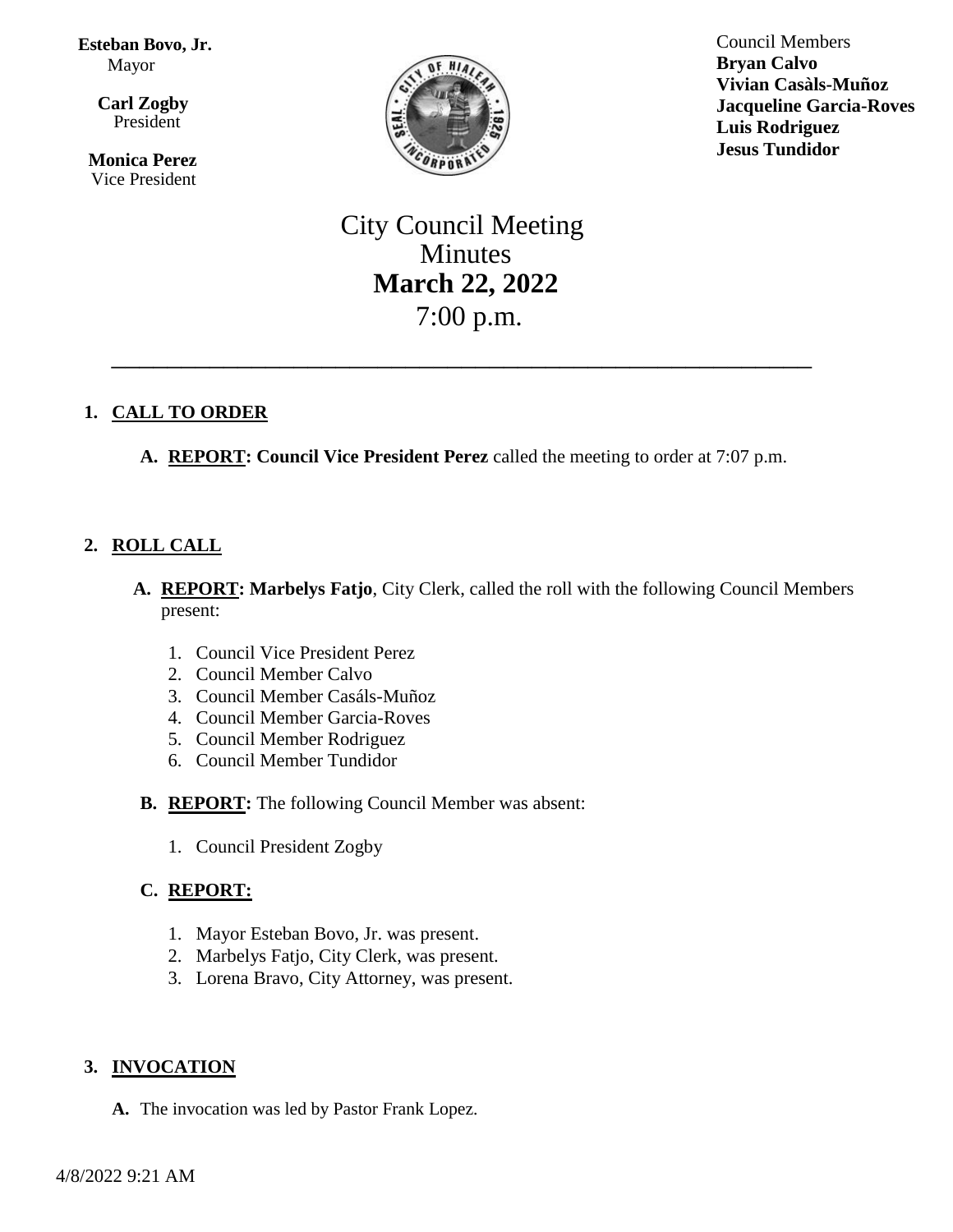# **4. PLEDGE OF ALLEGIANCE**

**A.** Council Member Calvo led the Pledge of Allegiance.

# **5. MEETING GUIDELINES**

*The following guidelines have been established by the City Council*:

## • **ALL LOBBYISTS MUST REGISTER WITH THE CITY CLERK**

- As a courtesy to others, please refrain from using cellular telephones or other similar electronic devices in the Council Chamber.
- A maximum of three (3) speakers in favor and three (3) speakers in opposition will be allowed to address the Council on any one item. Each speaker's comments will be limited to three (3) minutes.
- No signs or placards, in support of or in opposition to an item or speaker, shall be permitted within the Council Chamber.
- Any person, whether participating via the web platform, telephonic conferencing or physical presence at City Hall, interested in making comments or posing questions on matters of public concern or on any item on the agenda, may do so during the meeting.
- Members of the public may address the City Council on any item pertaining to City business during the Comments and Questions portion of the meeting. A member of the public islimited to one appearance before the CityCouncil and the speaker's comments will be limited to three (3) minutes.
- The public can view public meetings on the City's YouTube page [\(www.youtube.com/cityofhialeahgov](http://www.youtube.com/cityofhialeahgov) ).
- Members of the public may hear the meeting live through telephonic conferencing using any telephone or cellular phone service. A smart device or computer are not necessary to participate in the meeting if you join by phone.
- All persons participating via the web platform will be muted during the meeting until called upon to be heard. Participation through Zoom requires a computer or smart mobile device with a microphone and web camera. The participant may elect to participate in the meeting using audio only or appear through both audio and video. The video function of all participants appearing through video will be turned off until called upon to be heard.

#### **REPORT: Brigette Leal, Office Coordinator of the Office of the City Clerk,** read the meeting guidelines.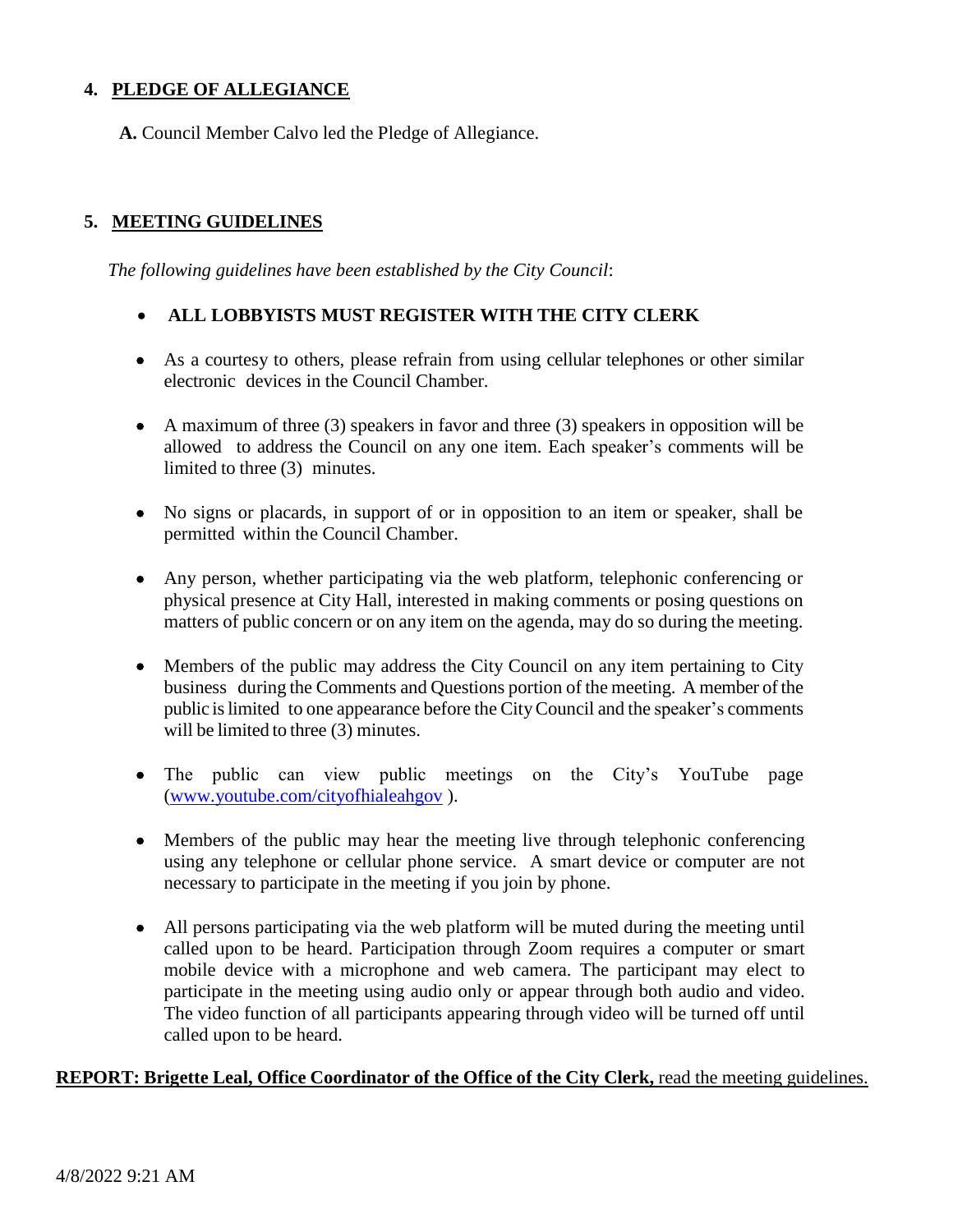#### **6. PRESENTATIONS**

**A. Mayor Bovo** recognizes **women** during Women's History Month.

(MAYOR BOVO)

**REPORT**: Mayor Bovo recognized each of the following women with an Award of Merit:

- ➢ (1) *Ninoska Pérez Castellón*
	- o Ms. Pérez Castellón was present and accepted the award.
- ➢ (2) *Madre Adela Galindo* 
	- o Madre Adela Galindo was present, accepted the award and addressed those in attendance.
- ➢ (3) *Fanny Marino*
	- o Ms. Fanny Marino was present, accepted the award and addressed those in attendance.
- ➢ (4) *Lt. Govenor Jeanette Nuñez*
- ➢ (5) *Madeline Pumariega*
- ➢ (6) *Lorena Nicieza*
	- o Ms. Lorena Nicieza was present, accepted the award and addressed those in attendance.
- ➢ (7) *Roxana Silvera*
	- o Ms. Roxana Silvera was present, accepted the award and addressed those in attendance.
- ➢ (8) *Dr. Marisela Marrero*
- ➢ (9) *Lt. Stacy Muñoz*
- ➢ (10) *Claudia Puig*
- ➢ (11) *Angela Calderón*
	- o Ms. Angela Calderón was present, accepted the award and addressed those in attendance.
- **B. Mayor Bovo** recognizes **Pastors Frank and Zaida Lopez,** as well as **Iglesia Jesus Worship Center**, for their contributions to the community.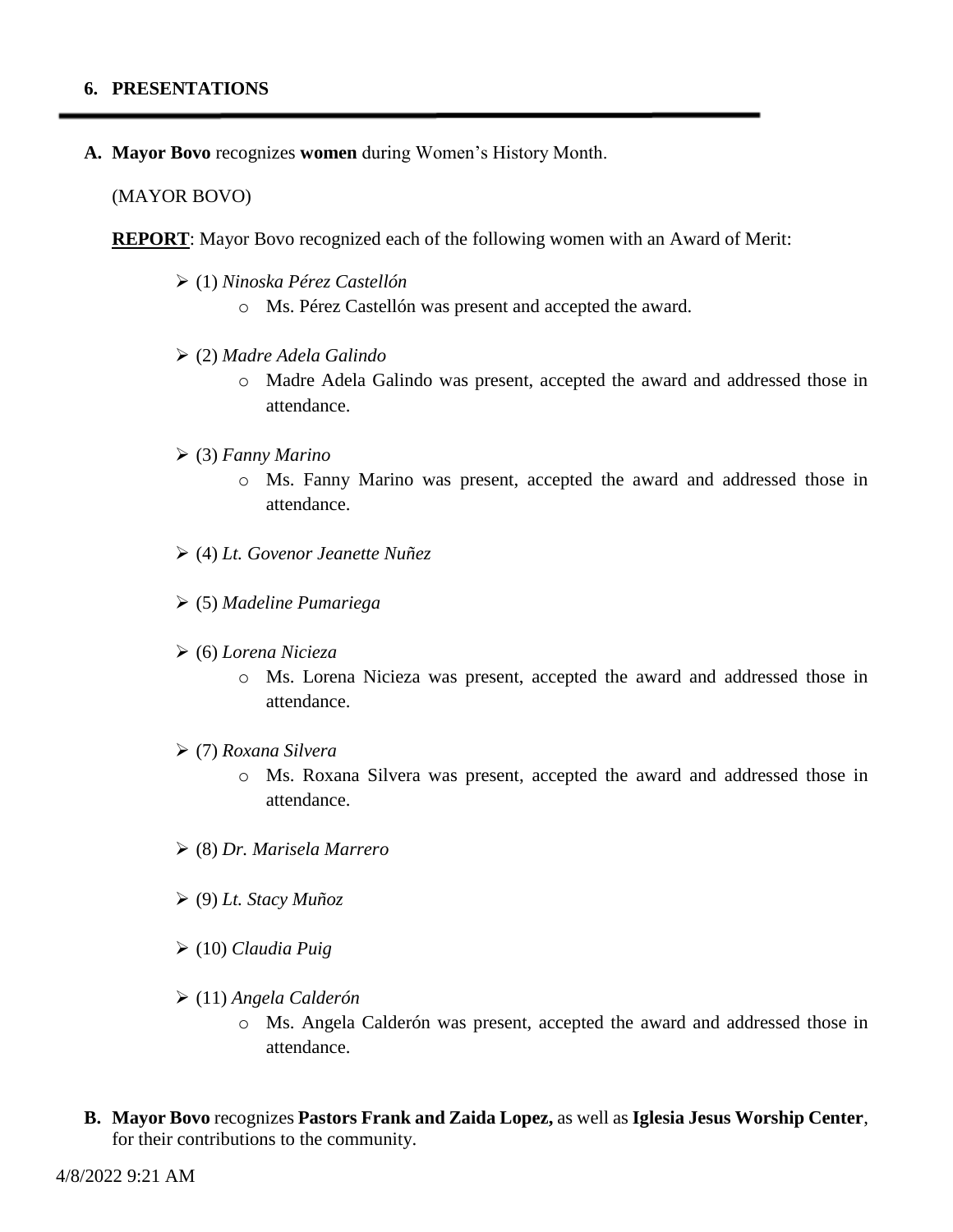## (MAYOR BOVO)

**REPORT***:* **Mayor Bovo** presented Pastor Frank and Zaida Lopez with a key to the City.

# **7. COMMENTS AND QUESTIONS**

- **A. REPORT:** The Office of the City Clerk did not receive any email message to be read into the record from a person interested in making comments or posing questions on matters of public concern.
- **B. REPORT:** No one expressed interested in making comments or posing questions on matters of public concern registered with the Office of the City Clerk to participate live during the Comments and Questions portion of the meeting using Zoom.
- **C. REPORT**: No one in the Council Chambers expressed interest in speaking during this portion of the meeting.

#### **8. ANNOUNCEMENT OF AMENDMENTS/CORRECTIONS TO THE AGENDA**

- $\triangleright$  Item PZ 1 is postponed until April 12, 2022.
- ➢ The following items have been **added** to the **Consent Agenda**:
	- o **O** o **P**
	- o **Q**
- ➢ **Consent Item O** is **postponed** until April 12, 2022.
- ➢ **Consent Item E** is **postponed** until April 12, 2022.

#### **9. CONSENT AGENDA**

*All items listed under Consent Agenda with letter designations are considered routine and will be enacted* by one motion. There will be no separate discussion of these items unless a Council Member, the Mayor or a resident so requests, in which case the item will be removed from the consent agenda and considered *along with the regular order of business.*

# **REPORT: Mayor Bovo and Council Member Casáls-Muñoz requested separate discussion on Consent Item F.**

**REPORT: Council Member Casáls-Muñoz requested separate discussion on Consent Item G.**

4/8/2022 9:21 AM **REPORT: Motion to Approve the Consent Agenda, except items F and G made by Council Member**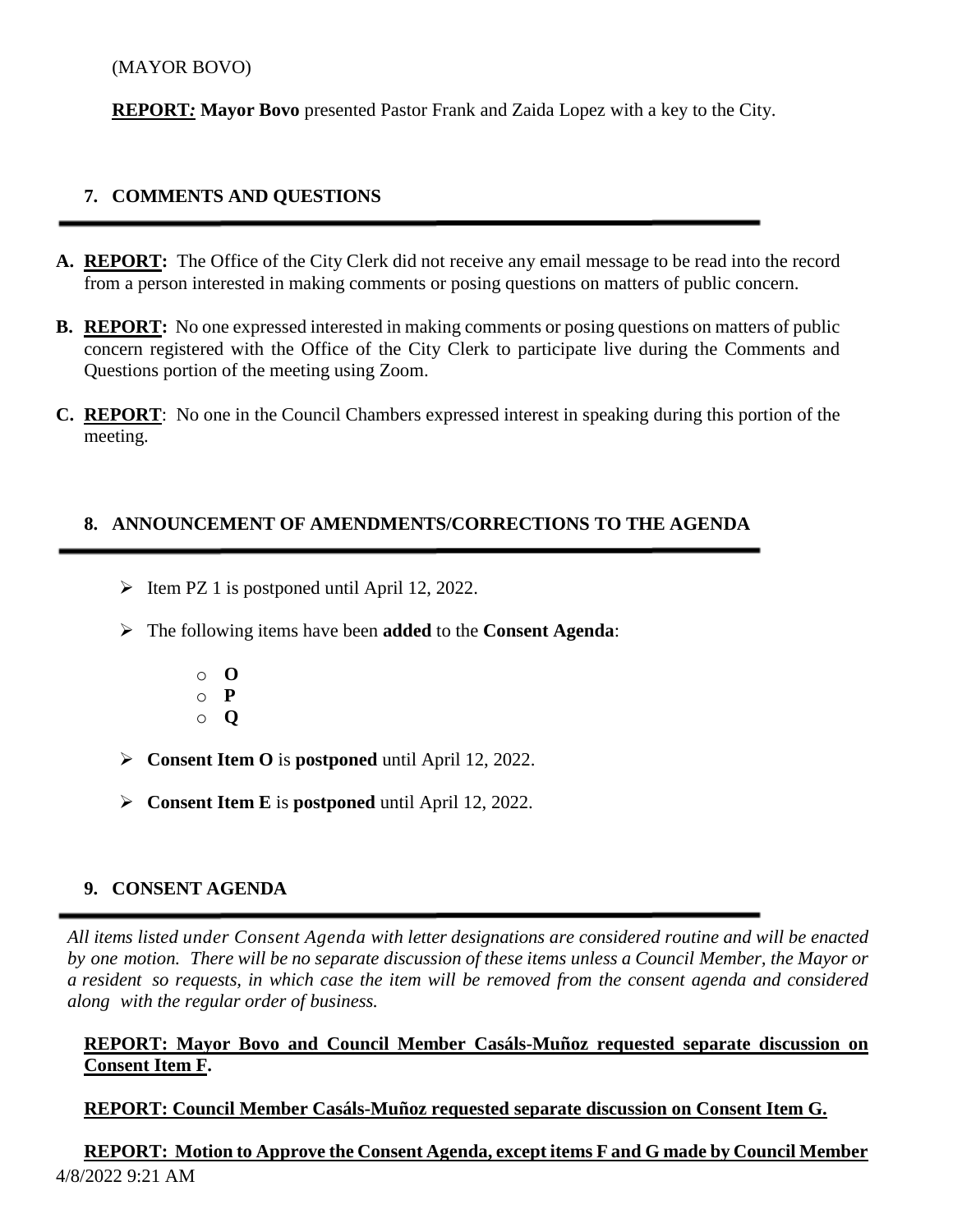# **Rodriguez, and seconded by Council Member Garcia-Roves. Motion passes 6-0-1 with Council President Zogby absent.**

**A.** Request permission to approve the minutes of the City Council Meeting held on March 8, 2022.

# (OFFICE OF THE CITY CLERK)

## **APPROVED 6-0-1 with Council President Zogby absent.**

**B.** Request permission to increase two purchase orders, both issued to Alexander L. Palenzuela, P.A., (1) Purchase Order 2022-1063 by an additional amount of \$15,000.00, for a new total amount not to exceed \$30,000.00, and (2) Purchase Order 2022-1064, by an additional amount of \$10,000.00, for a new total amount not to exceed \$25,000.00, for legal services to the Water and Sewers and Solid Waste sections of the Department of Public Works, for a new total cumulative expense amount not to exceed \$55,000.00. The funding for this expenditure is to be charged as follows: \$15,000.00 is to be charged to the Water & Sewer Division Fund - Professional Services Account No. 450.9500.536310 and \$10,000.00 is to be charged to the Solid Waste Division Fund - Contractual Services Account No. 401.3240.534340.

## (DEPARTMENT OF PUBLIC WORKS)

## **APPROVED 6-0-1 with Council President Zogby absent.**

*On March 8, 2022, the City Council postponed the item until March 22, 2022.* 

**C.** Request permission to issue a purchase order to Arthur J. Gallagher Risk Management Services, Inc., for the purchase of cyber insurance coverage for the City commencing on March 10, 2022 and ending on March 9, 2023, in a total cumulative amount not to exceed \$300,000.00. The funding for this expenditure is to be charged to the General Government Account No. 001.8500.519458.

#### (RISK MANAGEMENT DEPARTMENT)

#### **APPROVED 6-0-1 with Council President Zogby absent.**

**C 1. RESOLUTION**: Proposed resolution approving a supplemental appropriation pursuant to Hialeah, Fla. Charter Section 3.08(e)(1) in the amount of \$231,740.00 from the unassigned General Fund Balance to the General Government Account No. 001.8500.519458 Cyber Insurance to cover an increase in policy cost for a total of \$300,000.00; and providing for an effective date.

#### (RISK MANAGEMENT DEPARTMENT)

# **APPROVED 6-0-1 with Council President Zogby absent.**

#### **RESOLUTION NO. 2022-041**

**D. RESOLUTION**: Proposed resolution adopting the City of Hialeah Transit System Title VI Program Plan reaffirming the City's policy of non-discrimination in its public transportation system, and establishing a complaint procedure and a public participation plan to ensure all riders equal distribution to, participation in and enjoyment of the benefits of the City of Hialeah's Public Transportation Services, a copy of which is attached as Exhibit "A".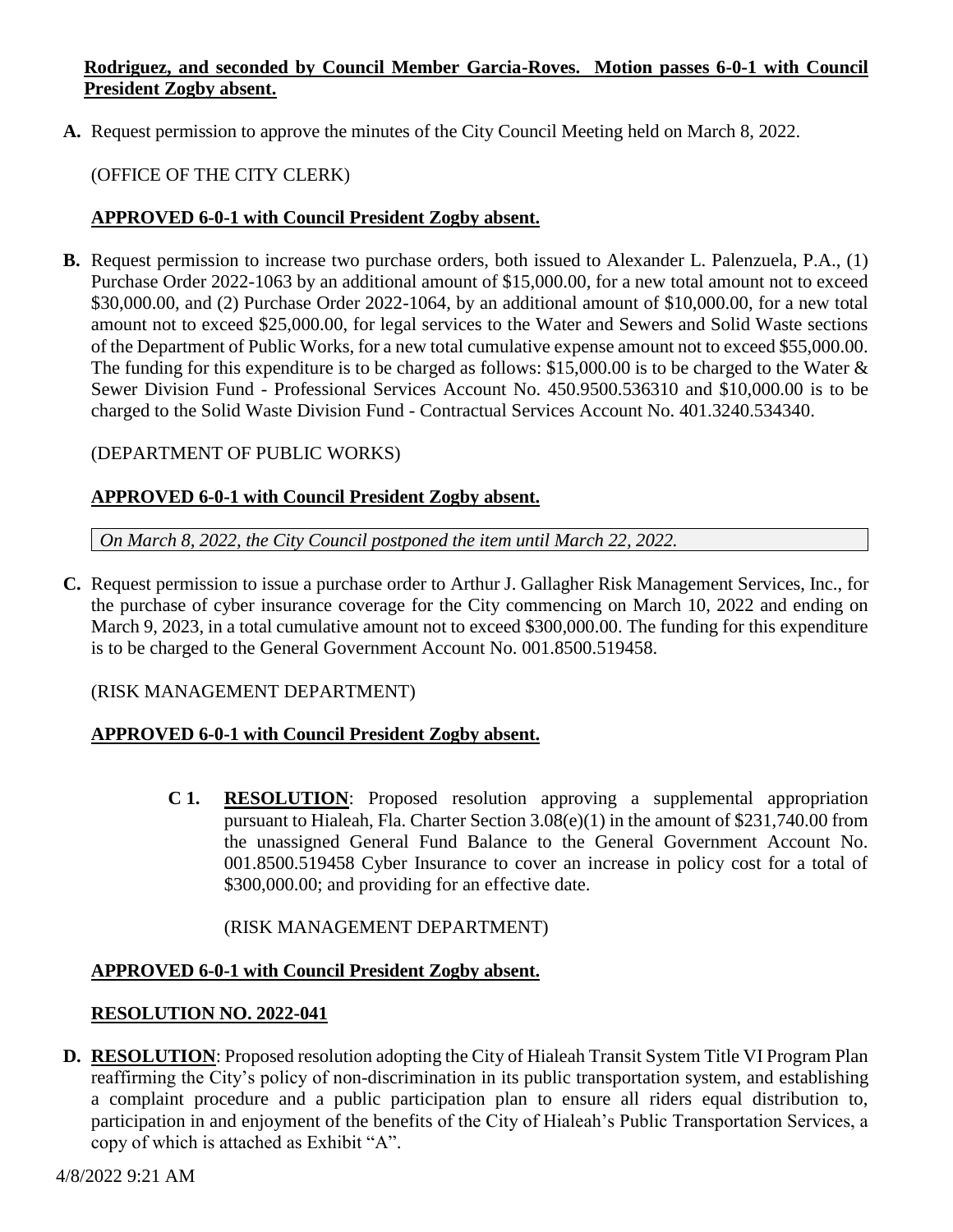## **APPROVED 6-0-1 with Council President Zogby absent.**

#### **RESOLUTION NO. 2022-042**

**E. RESOLUTION**: Proposed resolution repealing and rescinding Resolution No. 2021-112 (August 24, 2021) that authorized a "Piggyback Contract" FPL Services, LLC., pursuant to Hialeah Code of Ordinances § 2-818 that approved, pursuant to Section § 489.145 Florida Statutes, a Guaranteed Energy Performance Savings Master Agreement not to exceed \$15,000,000.00, and allowed the payment of an investment grade audit at a price of \$242,369.00 to determine the scope of the energy conservation improvements and approved related schedules; and providing for an effective date.

(ADMINISTRATION)

## **ITEM IS POSTPONED BY THE ADMINISTRATION UNTIL APRIL 12, 2022.**

**F. RESOLUTION**: Proposed resolution designating "El Flan" as the official dessert of the City of Hialeah and providing for an effective date.

#### (ADMINISTRATION)

#### **APPROVED 6-0-1 with Council President Zogby absent.**

#### **RESOLUTION NO. 2022-043**

**REPORT**: Mayor Bovo spoke on this item.

**REPORT:** Monica Hernandez of Creamy Creations, 7321 Branch Street, addressed the City Council.

#### **REPORT: Motion to Approve Consent Item F made by Council Member Tundidor, and seconded by Council Member Rodriguez. Motion passes 6-0-1 with Council President Zogby absent.**

**G. RESOLUTION**: Proposed resolution declaring the month of April "Autism Awareness Month" in the City of Hialeah and adopting the motto: "Autism is not a Disability; it is a Different Ability"; and providing for an effective date.

#### (ADMINISTRATION)

#### **APPROVED 6-0-1 with Council President Zogby absent.**

#### **RESOLUTION NO. 2022-044**

**REPORT**: Mayor Bovo spoke on this item.

## **REPORT: Motion to Approve Consent Item G made by Council Member Tundidor, and seconded by Council Member Garcia-Roves. Motion passes 6-0-1 with Council President Zogby absent.**

**H. RESOLUTION**: Proposed resolution ratifying and approving the Memorandum of Understanding between the Hialeah Civil Service Employees Association/AFSCME, Local 161 and the City of Hialeah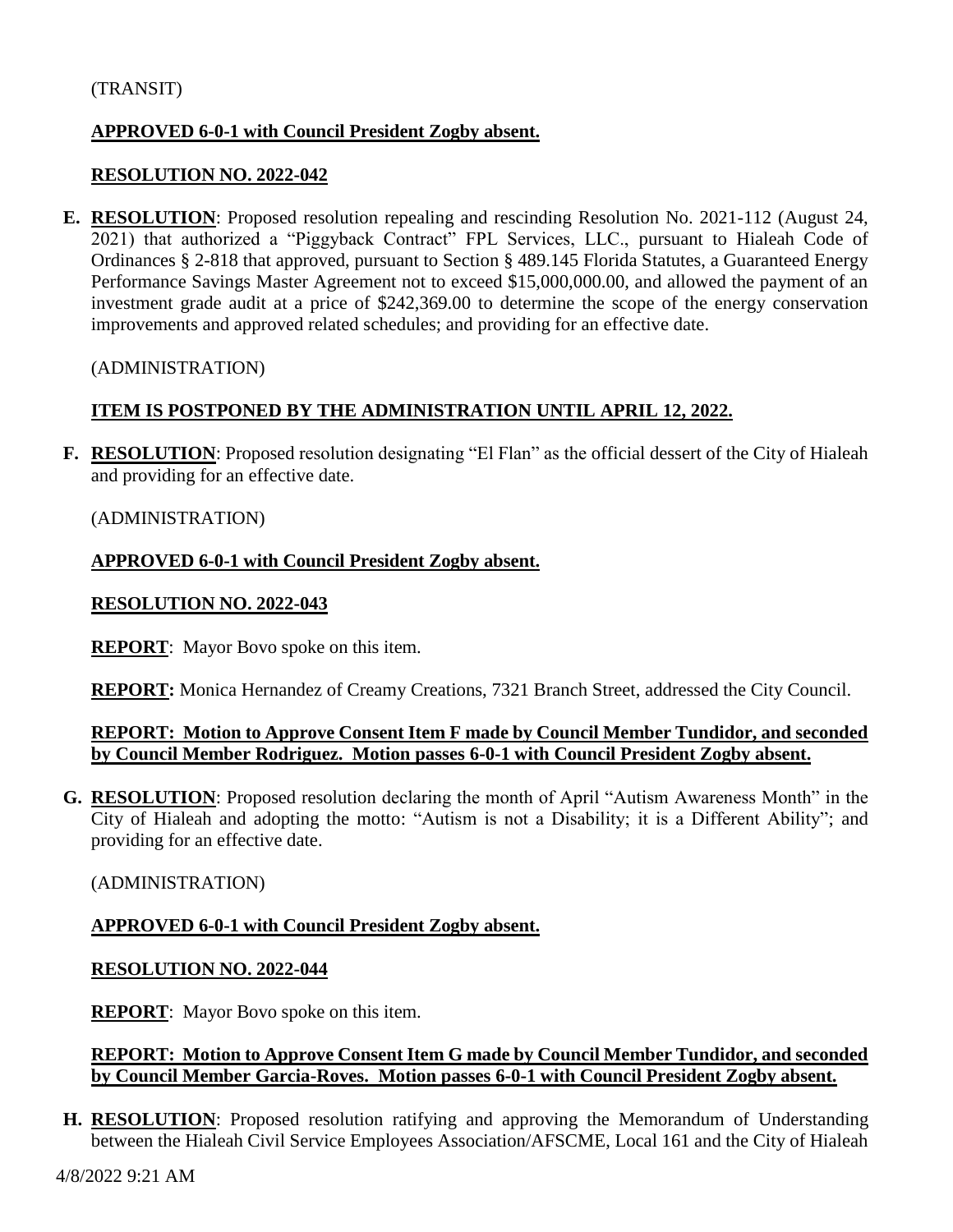providing an amendment to the Collective Bargaining Agreement effective through September 30, 2022 pertaining to the salary of I.D. Technician I and I.D. Technician Supervisor.

# (HUMAN RESOURCES DEPARTMENT)

# **APPROVED 6-0-1 with Council President Zogby absent.**

## **RESOLUTION NO. 2022-045**

**I.** Request permission to reject Hialeah Invitation to Bid No. 2021-22-3130-00-007 – *Library-HPL LAN/WiFi LAN Equipment Upgrade*, in that the Library Administrator finds that it is not in the City's best interest to accept the sole bid received, and further request permission to re-issue the competitive bidding solicitation.

## (LIBRARY)

## **APPROVED 6-0-1 with Council President Zogby absent.**

**J.** Proposed resolution authorizing the application for, and the acceptance of, a grant from the Federal Universal Service Fund (E-Rate) for schools and libraries, for state fiscal year 2022-2023, for discounts on internet services whereby the grant provides for an 80% discount to the City of Hialeah for internet services or \$37,200.00 against the annual contract sum of \$46,500.00 payable to Comcast Business Communications, LLC, for internet services; authorizing the expenditure of \$9,300.00 or 20% of the annual cost for internet services; and further authorizing the Mayor and the City Clerk, as attesting witness, on behalf of the City, to enter into an Internet Provider Agreement, attached in substantial form as Exhibit "A", with Comcast Business Communications, LLC, in an amount not to exceed \$46,500.00 annually for a period of three years with an option to renew for a period of two years.

#### (LIBRARY)

# **APPROVED 6-0-1 with Council President Zogby absent.**

#### **RESOLUTION NO. 2022-046**

**K.** Request permission to reject Hialeah Bid No. 2021/22-3230-00-004 – *JFK Library Re-Roofing -* because all of the bids received by the City exceeded the City's estimated cost of the project by a substantial amount, and further request permission for the Construction and Maintenance Department to reissue the competitive solicitation.

#### (CONSTRUCTION AND MAINTENANCE DEPARTMENT)

# **APPROVED 6-0-1 with Council President Zogby absent.**

**L.** Request permission to increase Purchase Order No. 2022-1085, issued to Florida Lemark Corporation, for the Milander Center exterior rooftop terrace and stairs waterproofing, by an additional amount of \$8,699.71, to cover the cost of additional required repairs discovered by the material manufacturer upon inspecting the existing substrate to make it sound enough to endorse the application of the waterproofing system, as well as to provide the required warranty period, for a new total cumulative expense amount not to exceed \$124,301.90. On November 23, 2021, the City Council awarded Hialeah Invitation to Bid No. 2020/21-3230-00-028 – *Milander Center Exterior Rooftop Terrace & Stairs - Waterproofing,* to Florida Lemark Corporation,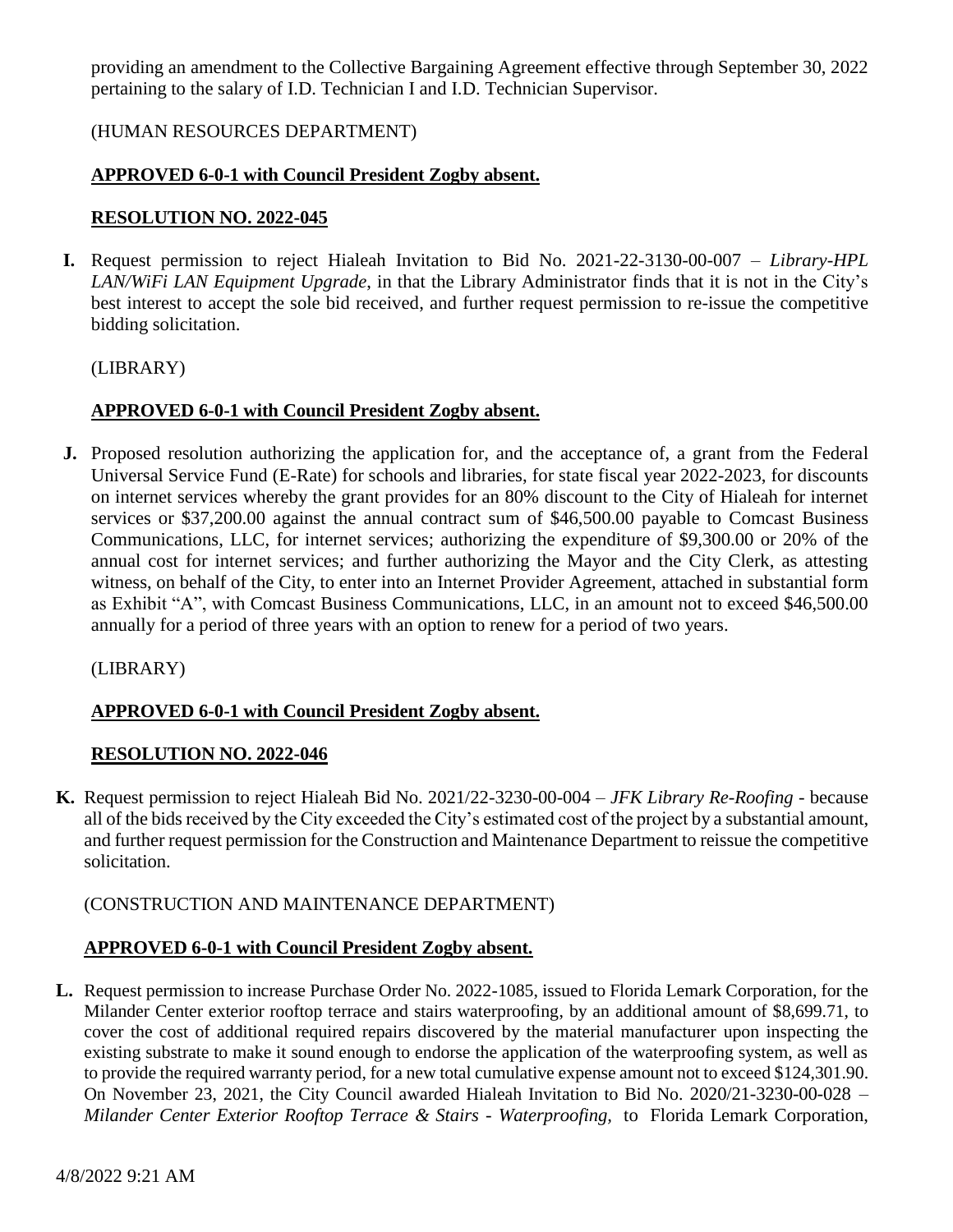lowest responsive and responsible bidder. The funding for this expenditure is to be charged to the General Fund - Capital Outlay - Building Account No. 001.3140.574620.

## (CONSTRUCTION AND MAINTENANCE DEPARTMENT)

# **APPROVED 6-0-1 with Council President Zogby absent.**

**M.** Proposed resolution repealing and rescinding Resolution No. 2022-038 (March 8, 2022) appointing **Alberto Bade** to the Cultural Affairs Council of the City of Hialeah for a (2)-year term ending on March 8, 2024.

(OFFICE OF THE CITY CLERK)

## **APPROVED 6-0-1 with Council President Zogby absent.**

## **RESOLUTION NO. 2022-047**

**N.** Proposed resolution repealing and rescinding Resolution No. 2022-039 (March 8, 2022) re-appointing **Elizabeth Garcia** to the Cultural Affairs Council of the City of Hialeah for a (2)-year term ending on March 8, 2024.

## (OFFICE OF THE CITY CLERK)

## **APPROVED 6-0-1 with Council President Zogby absent.**

## **RESOLUTION NO. 2022-048**

**O. ADD-ON ITEM:** Request permission to issue a purchase order to The Corradino Group, Inc., vendor recommended by the City's Selection Committee for Engineering and Architectural Professional Services in response to Request for Qualifications No. 2021/22-9500-00-001 –*Engineering and Architectural Services*, for services and fee proposal to assist with a study for an annexation area of unincorporated Miami-Dade County adjacent to the northeast sector of the City, for a period of six (6) months, in a total cumulative amount not to exceed \$23,500.00. The funding for this expenditure is to be charged to the General Fund – Professional Services Account No. 001.8500.519.310.

(OFFICE OF THE MAYOR)

# **REPORT: ITEM POSTPONED BY THE ADMINISTRATION UNTIL APRIL 12, 2022.**

**P. RESOLUTION:** Proposed resolution urging the Federal Congressional Appropriations Committee to approve the City's funding request for a Joint Fire and Police Station in the City of Hialeah, Hialeah Heights Neighborhood, in the amount of \$10 million; to ensure construction upon City owned land and replace the temporary fire trailer, which is not suitable to house and provide for adequate and comprehensive fire services nor adequate and comprehensive police services; and further authorizing the Mayor or his designee on behalf of the City to execute all other necessary documents in furtherance thereof.

# (ADMINISTRATION)

# **APPROVED 6-0-1 with Council President Zogby absent.**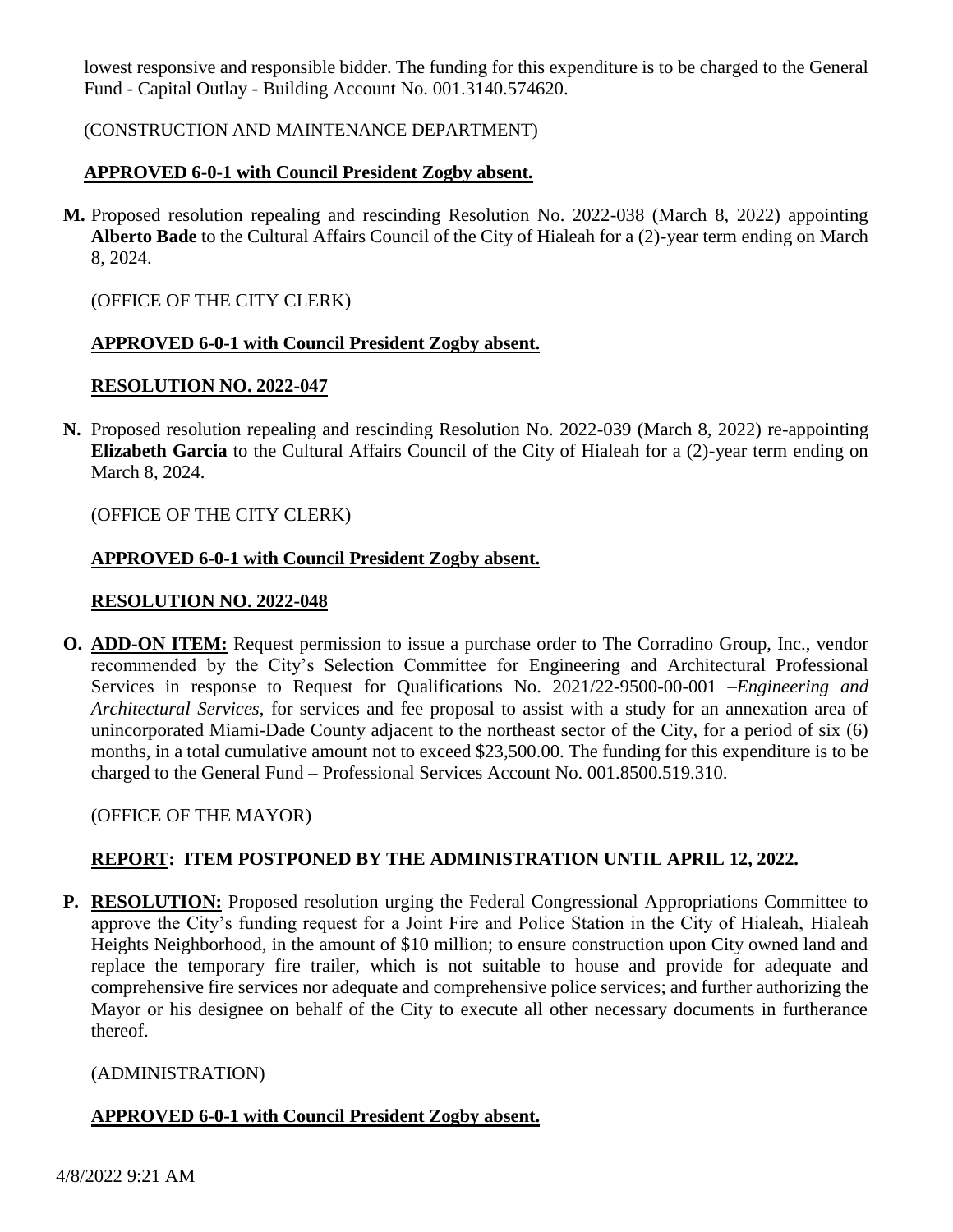## **RESOLUTION NO. 2022-049**

**Q. RESOLUTION:** Proposed resolution urging the Federal Congressional Appropriations Committee to approve the City's funding request in the amount of \$9 million for Phase 2 corrective work by the City's Department of Public Works on two sewer interceptors and piping that will reach their forty (40) year lifespan at the end of this year located along the eastern boundary of the City; to protect against hazardous consequences due to the City's aged sewer system; and further authorizing the Mayor or his designee on behalf of the City to execute all other necessary documents in furtherance thereof.

# (ADMINISTRATION)

## **APPROVED 6-0-1 with Council President Zogby absent.**

## **RESOLUTION NO. 2022-050**

## **10. ADMINISTRATIVE ITEMS**

**10 A. ORDINANCE**: Second reading and public hearing of proposed ordinance approving a Wireless Site Lease Agreement between the City of Hialeah, Florida and T-Mobile South, LLC for O'Quinn Park, 6051 West 2<sup>nd</sup> Avenue, Hialeah, Florida, and further authorizing the Mayor and the City Clerk, as attesting witness, on behalf of the City, to enter into the Wireless Site Lease Agreement with T-Mobile South, LLC, with a term commencing on May 1, 2022, for an initial term of five years ending on May 30, 2027, a copy of which is attached hereto and made a part hereof as Exhibit "1" with annual rent commencing at \$68,000.00, including reimbursement of attorneys' fees; repealing all ordinances or parts of ordinances in conflict herewith; providing penalties for violation hereof; providing for a severability clause; and providing for an effective date.

#### (ADMINISTRATION)

#### **APPROVED 6-0-1 with Council President Zogby absent.**

#### **ORDINANCE NO. 2022-019**

**REPORT:** Council Vice President Perez opened the item for public participating and no one present in the Council Chambers or participating via Zoom expressed interest in speaking.

## **REPORT: Motion to Approve Administrative Item 10 A made by Council Member Rodriguez, and seconded by Council Member Casáls-Muñoz. Motion passes 6-0-1 with Council President Zogby absent.**

*The item was approved on first reading by the City Council on March 8, 2022. Second reading and public hearing was scheduled for March 22, 2022.* 

**10 B. ORDINANCE:** Second reading and public hearing of proposed ordinance providing for a Special Primary Election to be held in the City of Hialeah on Tuesday, November 8, 2022, the same date as the General Election for Miami-Dade County, to fill a vacancy for City Councilmember Group Seat IV providing for a Special General Election (Run-Off Election) to be held on Tuesday, December 6, 2022, if necessary; providing for the Miami-Dade County Elections Department to conduct these elections and other matters relating thereto; and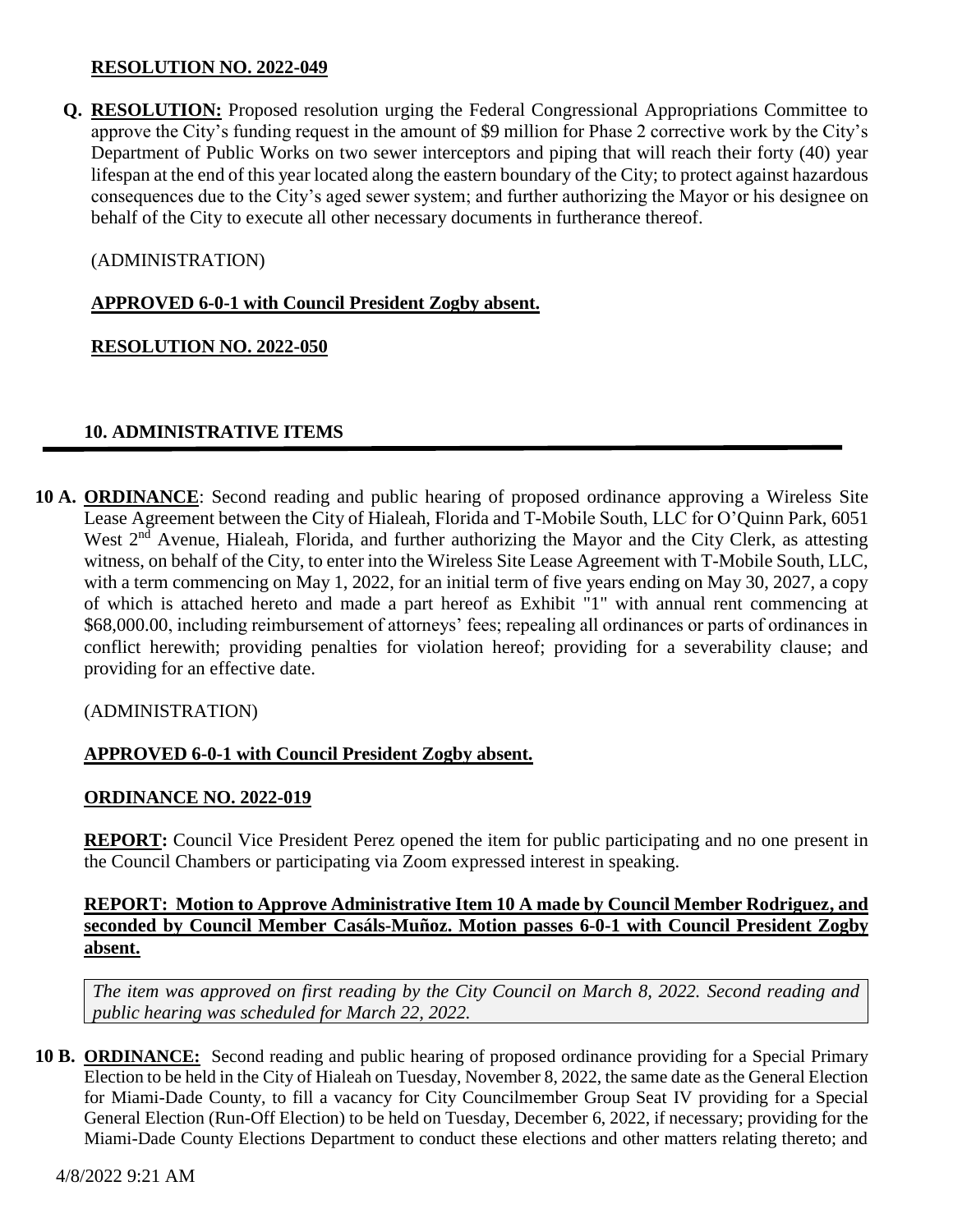providing for early voting times and dates for the City of Hialeah Special Primary Election and no early voting for the Special General Election, should a Special General Election be held; repealing all ordinances or parts of ordinances in conflict herewith; providing for a severability clause; and providing for an effective date.

# (OFFICE OF THE CITY CLERK)

# **APPROVED 6-0-1 with Council President Zogby absent.**

## **ORDINANCE NO. 2022-020**

**REPORT:** Council Vice President Perez opened the item for public participating and no one present in the Council Chambers or participating via Zoom expressed interest in speaking.

# **REPORT: Motion to Approve Administrative Item 10 B made by Council Member Casáls-Muñoz, and seconded by Council Member Garcia-Roves. Motion passes 6-0-1 with Council President Zogby absent.**

*The item was approved on first reading by the City Council on March 8, 2022. Second reading and public hearing was scheduled for March 22, 2022.* 

**10 C.** First reading of proposed ordinance amending Section 98-1630.8 entitled "Limited Expansion of NBD Overlay District Regulations subject to Special Use Permit" of the Code of Ordinances of the City of Hialeah in Chapter 98, "Zoning", Article V. entitled "Zoning District Regulations", Division 33, NBD Neighborhood Business District; to prohibit expansion of the NBD Overlay District Regulations in Hialeah Heights geographic area within the BDH Business Development District, and the MH Industrial District; repealing all ordinances or parts of ordinances in conflict herewith; providing penalties for violation hereof; providing for inclusion in the code; providing for severability; and providing for an effective date.

(ZONING)

# **ITEM IS WITHDRAWN BY THE ADMINISTRATION**

*The Planning and Zoning Board recommended approval of the item on February 16, 2022.*

**10 D. ORDINANCE:** First reading of proposed ordinance accepting the dedication of land improved with a pump station of approximately 2,925 square feet, as depicted in the Surveyor's Sketch attached as Exhibit "A"; subject to and approving the terms of the Quit-Claim Deed attached as Attachment "1", from Two Lakes Lennar, LLC, a Delaware Limited Liability Company; repealing all ordinances or parts of ordinances in conflict herewith; providing for a severability clause; and providing for an effective date.

(ADMINISTRATION)

# **APPROVED 6-0-1 with Council President Zogby absent.**

**REPORT: Motion to Approve Administrative Item 10 D made by Council Member Casáls-Muñoz, and seconded by Council Member Rodriguez. Motion passes 6-0-1 with Council President Zogby absent.**

**REPORT: Second reading and public hearing is scheduled for April 12, 2022.**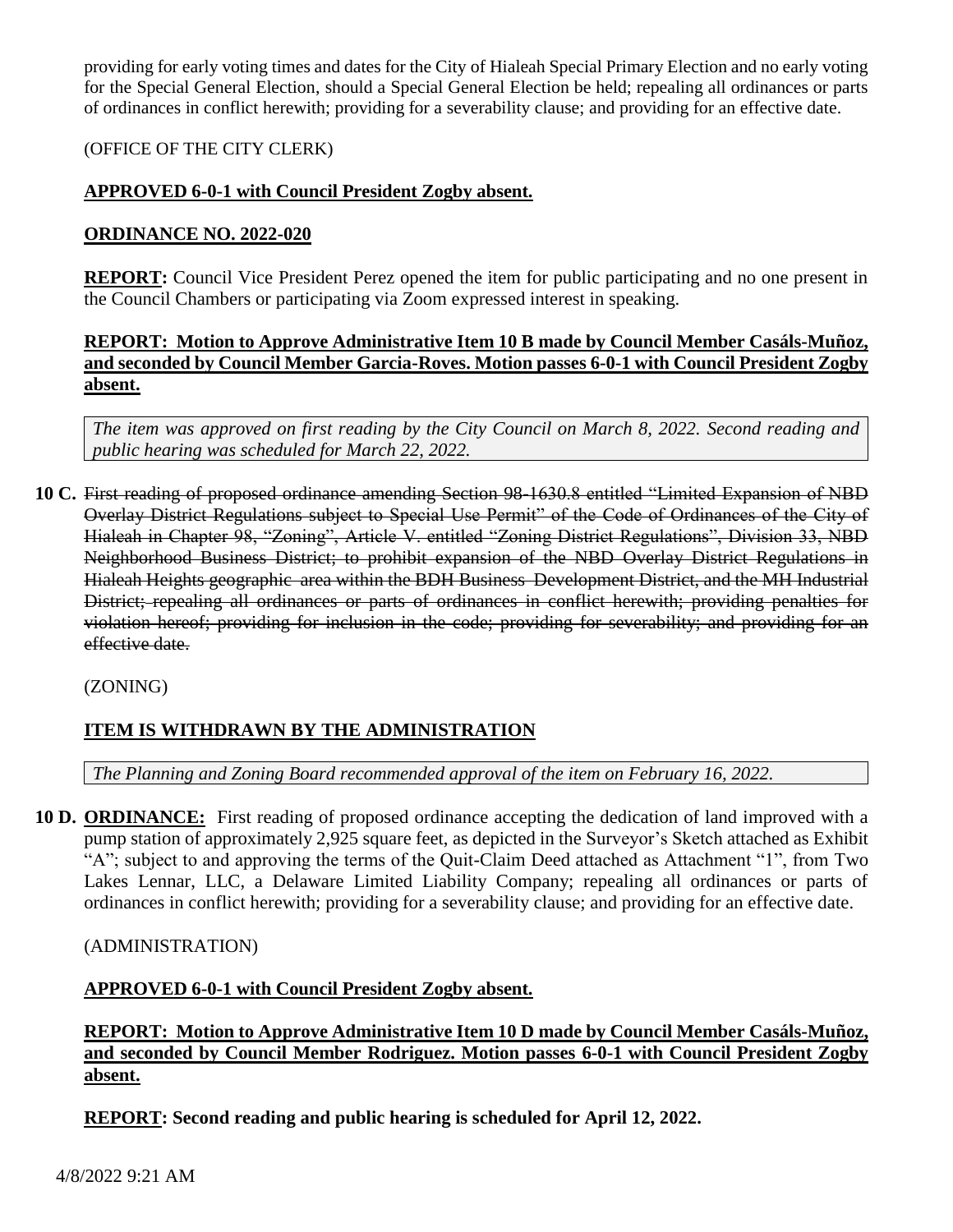**10 E. ORDINANCE:** First reading of proposed ordinance accepting the dedication to enable construction of a roadway of approximately 11,548 square feet of land more or less abutting West 38 Avenue (NW 99 Avenue) to City of Hialeah for right-of-way purposes from WGC 97<sup>th</sup> Property, LLC, a Delaware Limited Liability Company pursuant to the Right-of-Way Deed attached hereto and made a part hereof as Exhibit "A"; repealing all ordinances or parts of ordinances in conflict herewith; providing for a severability clause; and providing for an effective date.

(ADMINISTRATION)

# **APPROVED 6-0-1 with Council President Zogby absent.**

# **REPORT: Motion to Approve Administrative Item 10 E made by Council Member Rodriguez, and seconded by Council Member Casáls-Muñoz. Motion passes 6-0-1 with Council President Zogby absent.**

**REPORT: Second reading and public hearing is scheduled for April 12, 2022.**

**10 F. RESOLUTION:** Proposed resolution authorizing the Mayor or his designee Roman O. Garcia, Jr., to submit grant applications on behalf of the City of Hialeah, Florida, subject to ratification by City Council, upon grant approval; and providing for an effective date.

# (ADMINISTRATION)

# **APPROVED 6-0-1 with Council President Zogby absent.**

## **RESOLUTION NO. 2022-051**

**REPORT: Mayor Bovo** spoke on this item.

**REPORT: Motion to Approve Administrative Item 10 F made by Council Member Garcia-Roves and seconded by Council Member Casáls-Muñoz. Motion passes 6-0-1 with Council President Zogby absent.**

# **11. BOARD APPOINTMENTS**

**11 A.** Request permission to approve the appointment of **Elsa Jaramillo Velez, Human Resources Director**, to the City of Hialeah Insurance Committee.

(RISK MANAGEMENT)

#### **APPROVED 6-0-1 with Council President Zogby absent.**

**REPORT: Motion to Approve Item 11 A made by Council Member Casáls-Muñoz, and seconded by Council Member Rodriguez. Motion passes 6-0-1 with Council President Zogby absent.**

**11 B**. Proposed resolution appointing **Willians Guerra** as a member of Defined Contribution Plan Committee, as the Mayor's appointment.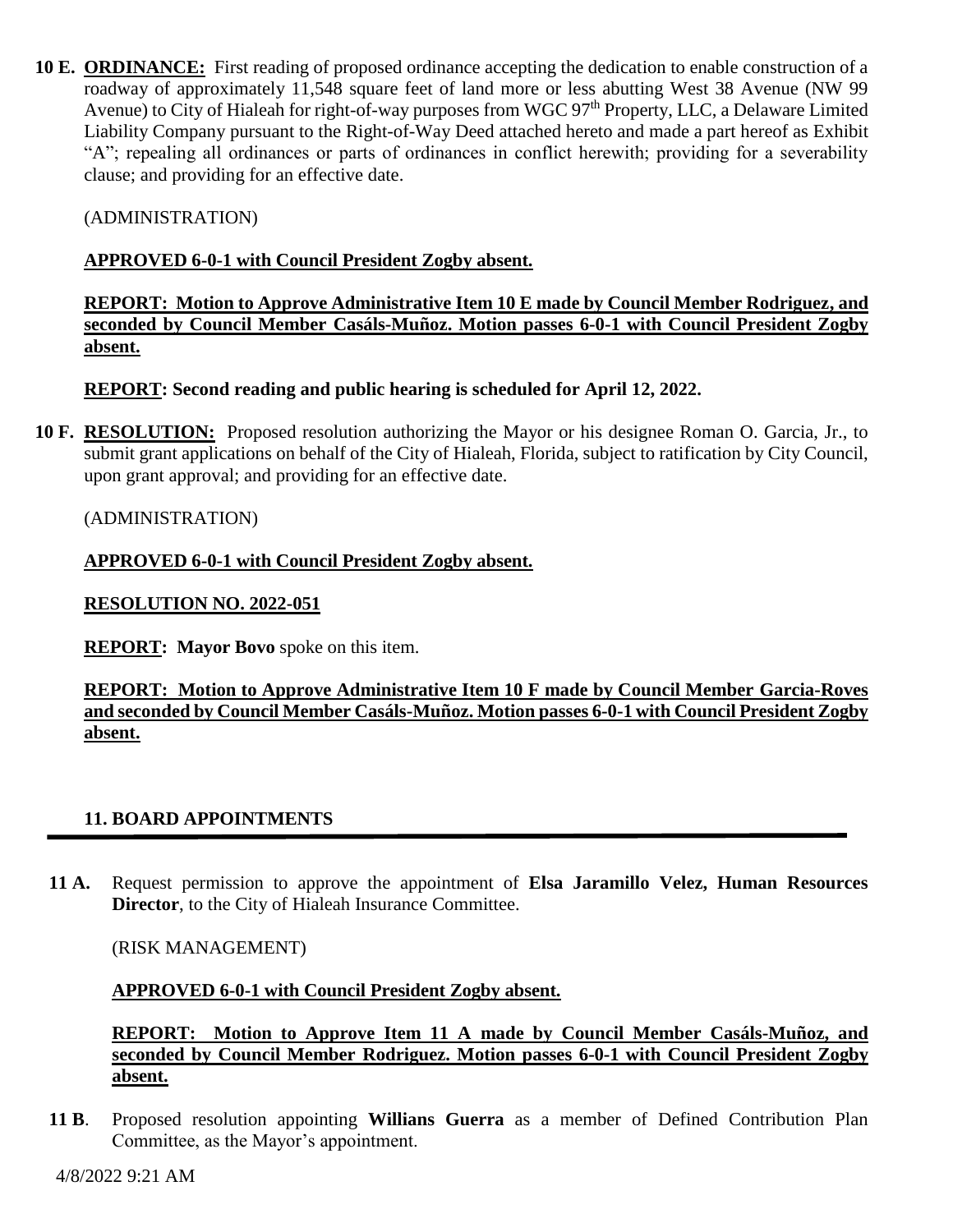#### (MAYOR BOVO)

#### **APPROVED 6-0-1 with Council President Zogby absent.**

#### **RESOLUTION NO. 2022-052**

**REPORT: Motion to Approve Item 11 B made by Council Member Casáls-Muñoz, and seconded by Council Member Garcia-Roves. Motion passes 6-0-1 with Council President Zogby absent.**

**11 C. Proposed** resolution appointing **Janet Del Corro** to the Cultural Affairs Council of the City of Hialeah for a (2)-year term ending on March 22, 2024.

(CITY COUNCIL) (NOMINATED BY COUNCIL VICE PRESIDENT PEREZ)

#### **APPROVED 6-0-1 with Council President Zogby absent.**

**RESOLUTION NO. 2022-053**

**REPORT: Motion to Approve Item 11 C made by Council Member Rodriguez, and seconded by Council Member Casáls-Muñoz. Motion passes 6-0-1 with Council President Zogby absent.**

#### **12. UNFINISHED BUSINESS**

**REPORT: Mayor Bovo** recognized **Ines Beecher, Office of Management and Budget Director** for her years of service with the City. Ms. Beecher was present via Zoom.

#### **13. NEW BUSINESS**

**REPORT: Council Member Casáls-Muñoz** requested the Mayor's support on the renaming of Triangle Park as Veterans Park, and spoke regarding submitting a nominee to the City Clerk for the City Council's consideration to fill the vacancy of the City Council's appointment on the Employees' General Retirement System Board of Trustees.

#### **14. ZONING**

#### **PLANNING AND ZONING**

**PZ 1. ORDINANCE**: Second reading and public hearing of proposed ordinance granting a Conditional Use Permit (CUP) pursuant to Hialeah Code of Ordinances § 98-181 to allow an elementary school including kindergarten, first grade and second grade within a 950 square foot bay, with a maximum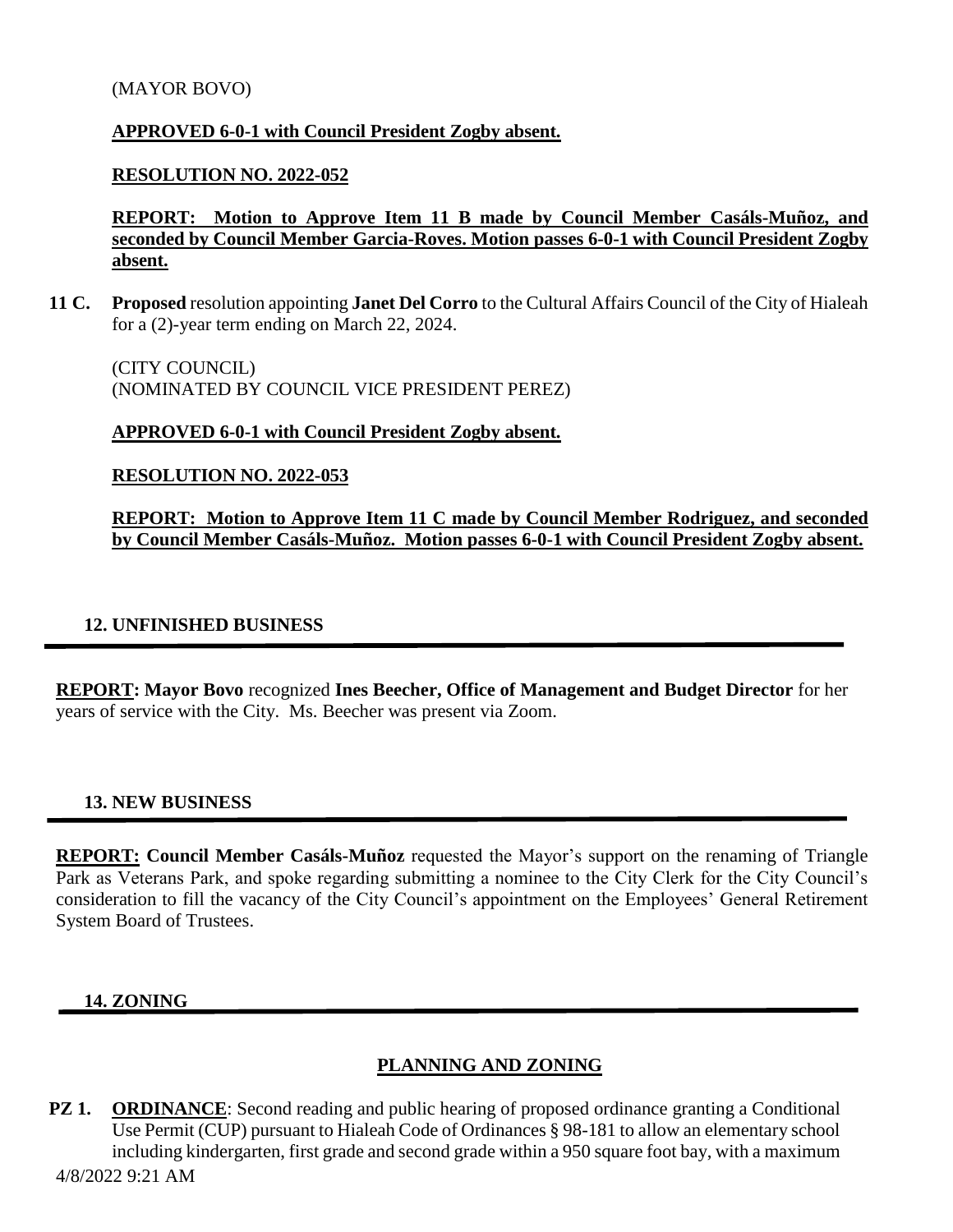of 25 students and 3 teachers, in conjunction with the existing daycare accommodating 28 children and 4 teachers within a contiguous 1,900 square foot bay. **Property located at 6815-6895 West 4 Avenue, Bays 6879, 6873 and 6887, Hialeah, zoned C-2 (Liberal Retail Commercial District).** Repealing all ordinances or parts of ordinances in conflict herewith; providing penalties for violation hereof; providing for a severability clause; and providing for an effective date.

*On March 8, 2022, the item was postponed until March 22, 2022, per the applicant's request.* 

*On February 22, 2022, the item was postponed until March 8, 2022, per the applicant's request.* 

*On January 25, 2022, the item was postponed until February 8, 2022, per the applicant's request.*

*On January 11, 2022 the item was postponed until January 25, 2022 per the applicants request.*

*On December 14, 2021, the City Council approved the item on first reading. Second reading and public hearing was scheduled for January 11, 2022.*

*On December 8, 2021, the Planning and Zoning Board recommended approval of the item.*

*Planner's Recommendation: Approval.*

*Property Owners: (1) Tevere Apartments LLC*

 *(2) Victor J. Barone TRS, 2014 Barone Family Trust* 

 *(3) Vivian Barone TRS*

 *(4) Pasqueale Digiorgio, 1471 Agua Avenue, Coral Gables, Florida 33156*

# **ITEM IS POSTPONED UNTIL APRIL 12, 2022.**

**PZ 2. ORDINANCE**: Second reading and public hearing of proposed ordinance granting a Conditional Use Permit (CUP) pursuant to Hialeah Code of Ordinances § 98-181 to allow a 96-student K-5 grade school in conjunction with an existing 78-student daycare with a total of 9 staff members; and allow 126 parking spaces, where 186 parking spaces are required; contra to Hialeah Code of Ordinances § 98-2189(9). **Property located at 5916 West 16 Avenue, Hialeah, zoned C-2 (Liberal Retail Commercial District).** Repealing all ordinances or parts of ordinances in conflict herewith; providing penalties for violation hereof; providing for a severability clause; and providing for an effective date.

# **APPROVED 6-0-1 with Council President Zogby absent.**

# **ORDINANCE NO. 2022-021**

**REPORT:** Council Vice President Perez opened the item for public participating and no one present in the Council Chambers or participating via Zoom expressed interest in speaking.

**REPORT: Ceasar Mestre, Esq., 8105 NW 155 Street, Miami Lakes, Florida 33016**, addressed the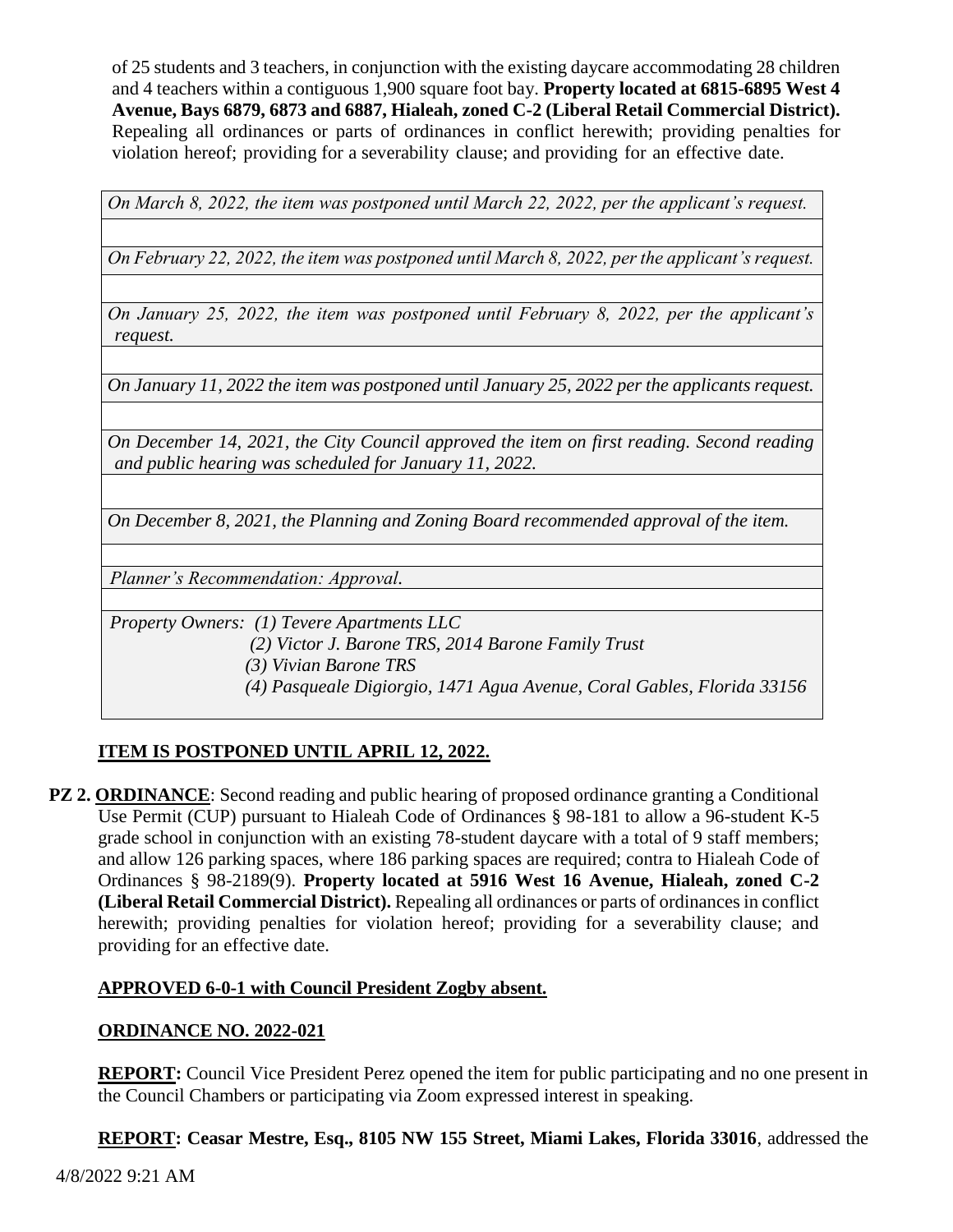City Council via Zoom.

## **REPORT: Motion to Approve Item PZ 2 made by Council Member Rodriguez, and seconded by Council Member Tundidor. Motion passes 6-0-1 with Council President Zogby absent.**

*On March 8, 2022, the item was postponed until March 22, 2022, per the applicant's request.* 

*On February 22, 2022, the item was postponed until March 8, 2022, per the applicant's request.*

*On February 8, 2022, the item was postponed until February 22, 2022.* 

*On January 25, 2022, the City Council approved the item on first reading. Second reading and public hearing was scheduled for February 8, 2022.*

*Registered Lobbyist: Ceasar Mestre, Esq., 8105 NW 155 Street, Miami Lakes, Florida 33016 on behalf of New Aladdin Learning Center Inc.* 

*On January 12, 2022, the Planning and Zoning Board recommended approval of the item.*

*Planner's Recommendation: Approval.*

*Property Owner: Malecon Plaza Inc., Nilo Ventura Sr. and Hector Ventura, 2087 West 76 Street, Hialeah, Florida 33016.*

**PZ 3. ORDINANCE:** Second reading and public hearing of proposed ordinance rezoning property from C-2 (Liberal Retail Commercial District) to R-3-3 (Multiple-Family District); granting a Conditional Use Permit (CUP) pursuant to Hialeah Code of Ordinances § 98-181 to allow a 4-unit and meeting room seminary; and allow 7 parking spaces, where 41 parking spaces are required, contra to Hialeah Code of Ordinances § 98-2189(9); **Property located at 1020 West 29 Street, Hialeah, zoned C-2 (Liberal Retail Commercial District)**. Repealing all ordinances or parts of ordinances in conflict herewith; providing penalties for violation hereof; providing for a severability clause; and providing for an effective date.

# **APPROVED 6-0-1 with Council President Zogby absent.**

#### **ORDINANCE NO. 2022-022**

**REPORT: Suzanne A. Dockerty, Esq., 110 Merrick Way #3B, Coral Gables, Florida**, addressed the City Council.

**REPORT:** Council Vice President Perez opened the item for public participating and no one present in the Council Chambers or participating via Zoom expressed interest in speaking.

## **REPORT: Motion to Approve Item PZ 3 made by Council Member Casáls-Muñoz, and seconded by Council Member Garcia-Roves. Motion passes 6-0-1 with Council President Zogby absent.**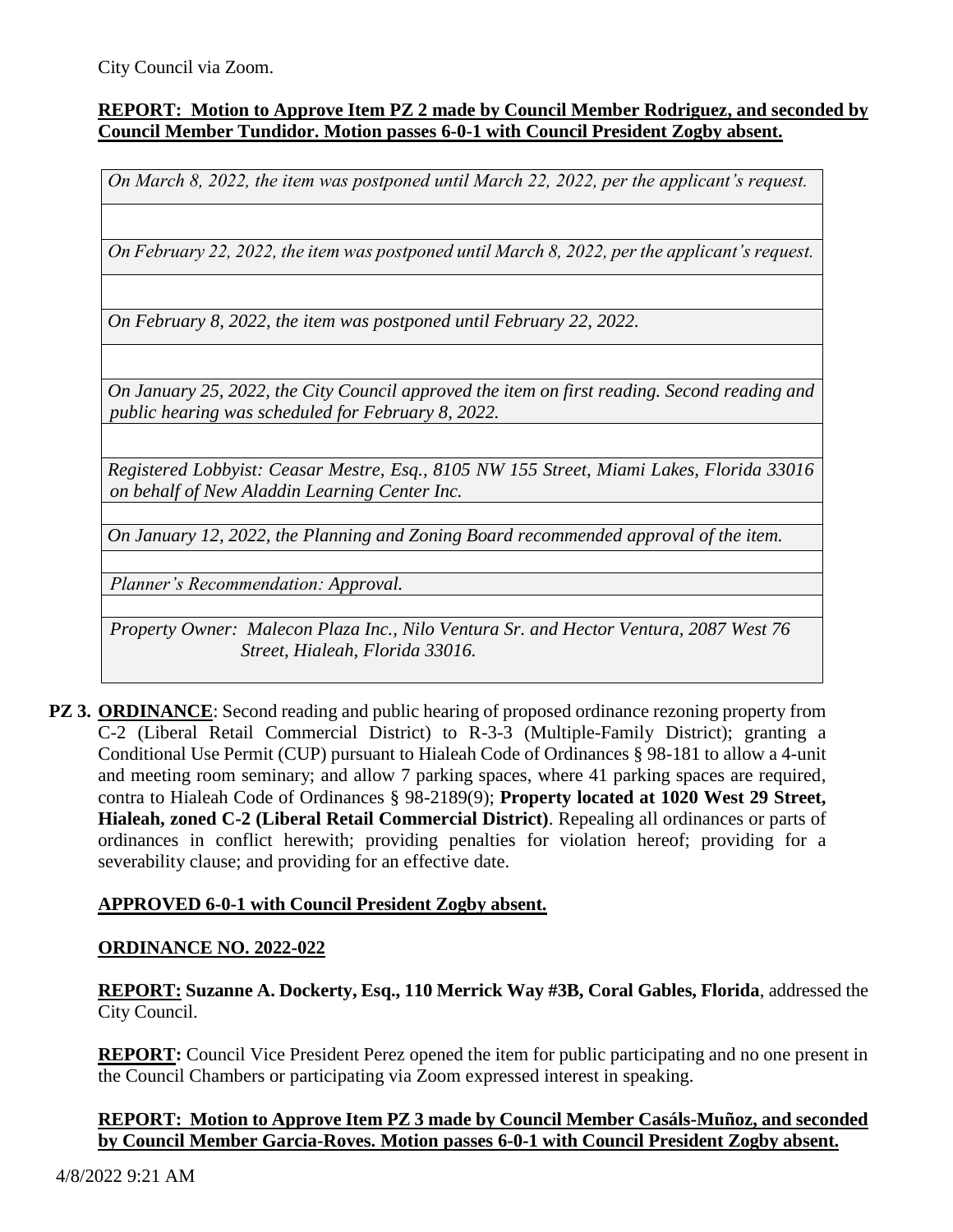*On March 8, 2022, the City Council approved the item on first reading. Second reading and public hearing was scheduled for March 22, 2022.*

*Registered Lobbyist: Suzanne A. Dockerty, Esq., 110 Merrick Way #3B, Coral Gables, Florida 33134, on behalf of, Rev. Thomas G. Wenski, Archbishop of the Archdiocese of Miami and Saint Cecilia Catholic Church.*

*On February 16, 2022, the Planning and Zoning Board recommended approval of the item.*

*Planner's Recommendation: Approval.*

**PZ 4. ORDINANCE**: Second reading and public hearing of proposed ordinance granting a variance permit to allow 13 parking spaces, where 26 parking spaces are required; contra to Hialeah Code of Ordinances § 98-2189(15). **Property located at 621 West 20 Street, Hialeah, zoned M-1 (Industrial District**). Repealing all ordinances or parts of ordinances in conflict herewith; providing penalties for violation hereof; providing for a severability clause; and providing for an effective date.

# **APPROVED 6-0-1 with Council President Zogby absent.**

# **ORDINANCE NO. 2022-023**

**REPORT:** Council Vice President Perez opened the item for public participating and no one present in the Council Chambers or participating via Zoom expressed interest in speaking.

## **REPORT: Motion to Approve Item PZ 4 made by Council Member Rodriguez, and seconded by Council Member Garcia-Roves. Motion passes 6-0-1 with Council President Zogby absent.**

*On March 8, 2022, the City Council approved the item on first reading. Second reading and public hearing was scheduled for March 22, 2022.*

*On February 16, 2022, the Planning and Zoning Board recommended approval of the item with the condition that the employee count does not exceed twelve (12) employees.*

*Planner's Recommendation: Approval with conditions*

**PZ 5. ORDINANCE**: Second reading and public hearing of proposed ordinance granting a Special Use Permit (SUP) pursuant to Hialeah Code of Ordinances § 98-161 to allow the expansion of the Neighborhood Business District Overlay pursuant to Hialeah Code of Ordinances 98-1630.8; and allow a Variance Permit to allow only residential uses, where a mixed use is required; allow residential use on the ground floor, where residential use is allowed above ground floor level; allow all residential units with area ranging from 622 square feet to 832 square feet, where 850 square feet is the minimum required and only 10% of the units may have an area of 600 square feet; allow rear setback of 10 feet, where 15 feet are required; allow 171 parking spaces, where 270 parking spaces are required; allow 14.3% pervious area, where 30% is the minimum required;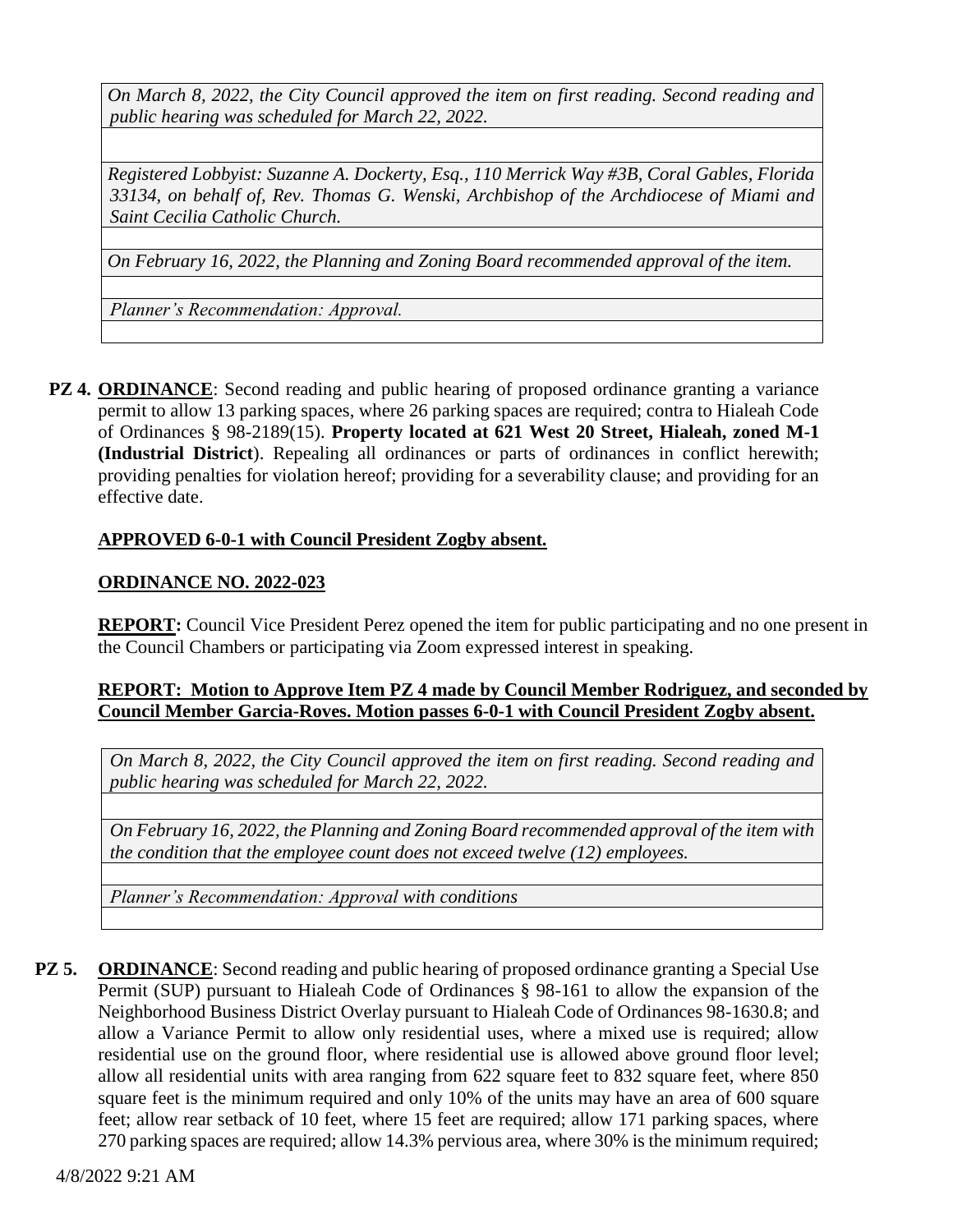all contra to Hialeah Code of Ordinances §§ 98-1630.1, 98-1630.2, 98-1630.3(e)(1), 98- 1630.3(e)(2), 98-2189(16)a. and 98-2056(b)(1). **Property located at 1451 West 29 Street, Hialeah, zoned R-3-3 (Multiple-Family District).** Repealing all ordinances or parts of ordinances in conflict herewith; providing penalties for violation hereof; providing for a severability clause; and providing for an effective date.

## **APPROVED 6-0-1 with Council President Zogby absent.**

## **ORDINANCE NO. 2022-024**

**REPORT: Javier Vazquez, 1450 Brickell Avenue, Suite 1900, Miami Florida,** on behalf of the applicant, addressed the City Council via Zoom.

**REPORT: Council Vice President Perez** considered this item out of the order of the agenda following the Item PZ 2 on the agenda without opposition from the rest of City Council.

**REPORT:** Council Vice President Perez opened the item for public participating and no one present in the Council Chambers or participating via Zoom expressed interest in speaking.

## **REPORT: Motion to Approve Item PZ 5 made by Council Member Casáls-Muñoz, and seconded by Council Member Garcia-Roves. Motion passes 6-0-1 with Council President Zogby absent.**

*On March 8, 2022, the City Council approved the item on first reading. Second reading and public hearing was scheduled for March 22, 2022.*

*Registered Lobbyist: Javier L. Vazquez, Esq., 1450 Brickell Avenue, Suite 1900, Miami, Florida 33131, on behalf of 1451 W. 29th ST, LLC.* 

*On February 16, 2022, the Planning and Zoning Board recommended approval of the item.*

*Planner's Recommendation: Approval*

*Property Owner: Caparros 2011 Children's Trust BRP1451, LLC Arch III, LLC Rodriguez Family Capital Holdings, LLC 16400 NW 59 Avenue, Miami Lakes, FL 33014*

#### **15. LAND USE**

**LU 1. ORDINANCE:** Second reading and public hearing of proposed ordinance amending the Future Land Use Map from Industrial and Office District to Industrial District. **Property located at 16300 NW 97 Avenue, Hialeah, Florida, zoned BDH (Business Development District)**. Repealing all ordinances or parts of ordinances in conflict herewith; providing penalties for violation hereof; providing for a severability clause; and providing for an effective date.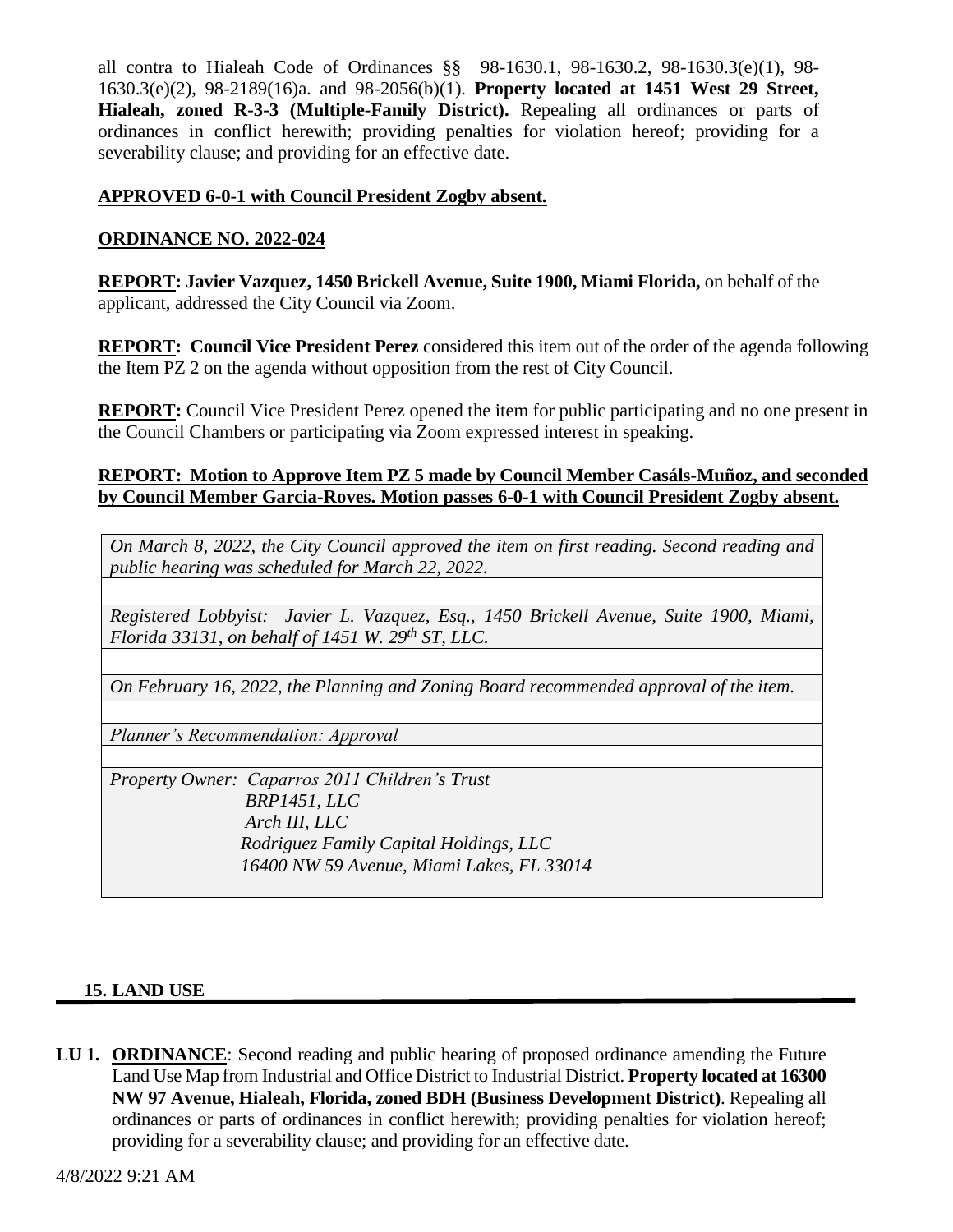# **APPROVED 6-0-1 with Council President Zogby absent.**

### **ORDINANCE NO. 2022-025**

**REPORT: Council Vice President Perez** considered this item out of the order of the agenda following the New Business item on the agenda without opposition from the rest of City Council.

**REPORT:** Council Vice President Perez opened the item for public participating and no one present in the Council Chambers or participating via Zoom expressed interest in speaking.

**REPORT: Andres Rivero,** 1450 Brickell Avenue, addressed the City Council and submitted additional backup documentation which is on file in the Office of the City Clerk.

**REPORT: Debora Storch, Planning Official for the City of Hialeah**, spoke on this item.

## **REPORT: Motion to Approve Item LU 1 made by Council Member Rodriguez, and seconded by Council Member Casáls-Muñoz. Motion passes 6-0-1 with Council President Zogby absent.**

*On March 8, 2022, the City Council approved the item on first reading. Second reading and public hearing was scheduled for March 22, 2022.*

*Registered Lobbyist: Brian S. Adler and Andres T. Rivero, Bilzin Sumberg, 1450 Brickell Avenue, Miami, Florida 33131, on behalf of WGC 97th Property, LLC.*

*On February 16, 2022, the Planning and Zoning Board recommended approval of the item.*

*Planner's Recommendation: Approval.*

*Property Owner: WGC 97th Property, LLC, 2929 Arch Street, Suite 800, Philadelphia, PA 19104.*

**LU 2. ORDINANCE**: Second reading and public hearing of proposed ordinance amending the Future Land Use Map from Major Institutions District to Medium Density Residential District. **Property located at 7605 West 10 Avenue, Hialeah, Florida,** zoned GU (Interim District a Miami-Dade County zoning designation). Repealing all ordinances or parts of ordinances in conflict herewith; providing penalties for violation hereof; providing for a severability clause; and providing for an effective date.

#### **APPROVED 6-0-1 with Council President Zogby absent.**

#### **ORDINANCE NO. 2022-026**

**REPORT: Council Vice President Perez** considered this item out of the order of the agenda following Item LU 1 on the agenda without opposition from the rest of City Council.

**REPORT:** Council Vice President Perez opened the item for public participating and no one present in the Council Chambers or participating via Zoom expressed interest in speaking.